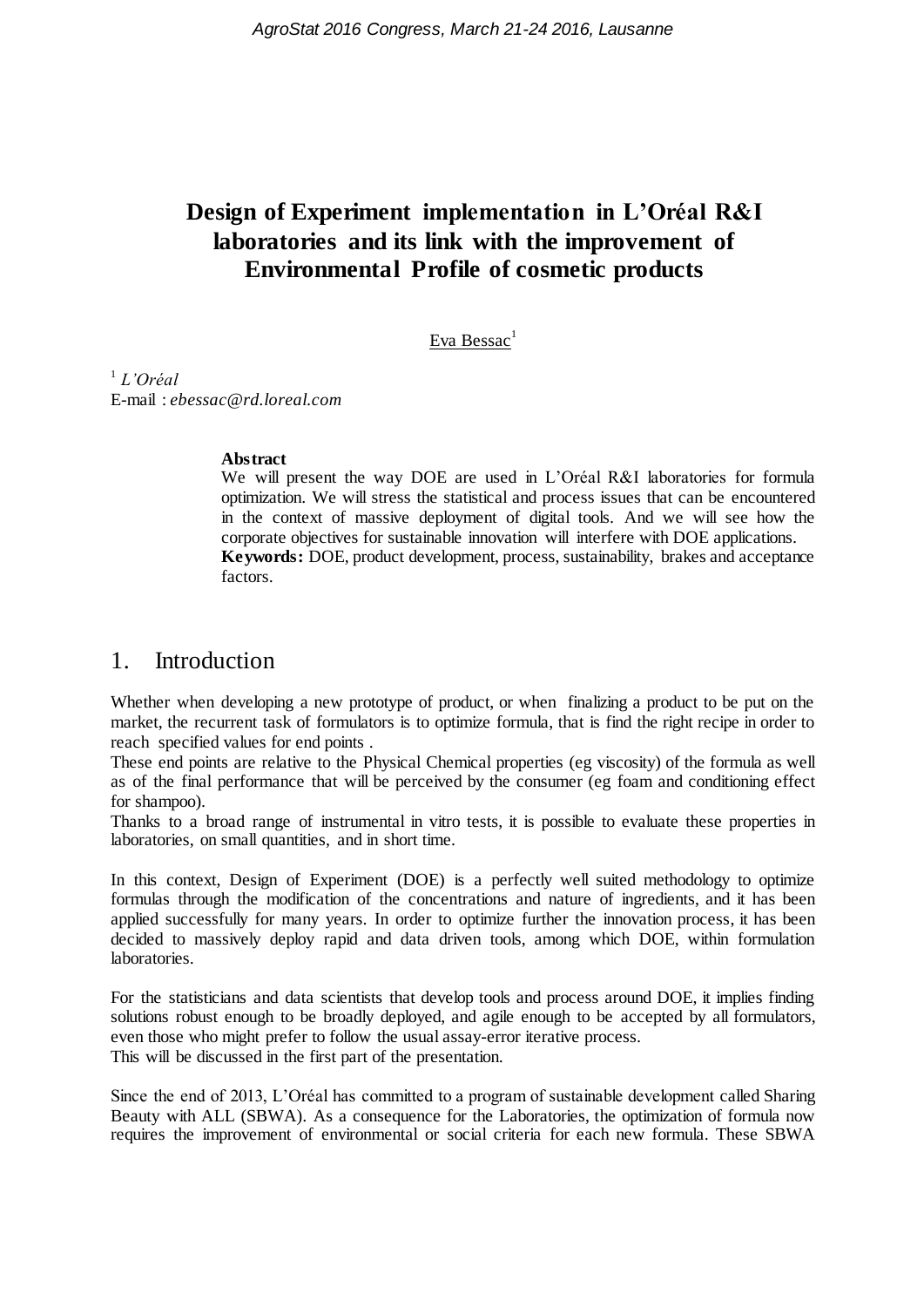criteria are computed from the composition of the formula. As we will see in the second part of the presentation, this is both an opportunity and a challenge in the context of deployment of DOE.

# 2. The challenge of DOE deployment in R&I laboratories

#### **2.1 Description of our environment**

A recurrent task for formulators in Product Development Laboratories is to optimize formulas: given a consumer target (eg damage hair) and a technical context (eg design to cost for a specific market), the formulator must reach specified values for some end points through the modification of the concentrations and nature of ingredients.

Theses end points can be instrumentally measured, sensorially evaluated or computed.

Dedicated teams are developing tools so that all these end points can be measured or evaluated within laboratories, on small quantities, in short period of time.

Thanks to this, it is considered that DOE can be used on an everyday basis, for simple projects (adjusting a mere concentration) as well as for complex ones (determine a new skeleton for formula).

Thus, the vision is to deploy DOE as a routine tool. This implies that formulators must be able to perform it themselves.

To achieve that, we have developed a tool to allow formulators generate a DOE corresponding to their objective, model their results and find the best solution.

This tool must be performant from an algorithmic point of view, but it must also be user friendly and perfectly adapted to formulator's needs, in order to remove the hesitations about DOE. This will be illustrated in two cases.

## **2.2 Concentration optimization**

When all ingredients are chosen, and only the concentrations must be optimized, we are in the simple case of quantitative factor designs.

For most of cosmetics products, one of the ingredients is neutral relative to the responses (eg water) and can be used as filler, so we are in the case of independent factors.

Linear constraints occurs quiet often.

For acceptability reasons that will be explained, Space filling Designs are preferred to D-Optimal designs.

Interpretation is mainly based on response surfaces, due to the difficulty to interpret coefficients, especially in case of interaction.

Here are some technical issues we face, and that can be discussed:

- Does the "one that fits all" design exist
- What is the "good" number of experiments
- How do we model binaries responses
- How to narrow the experimental domain a posteriori, when entire domain could not be evaluated
- How to detect atypical data and handle them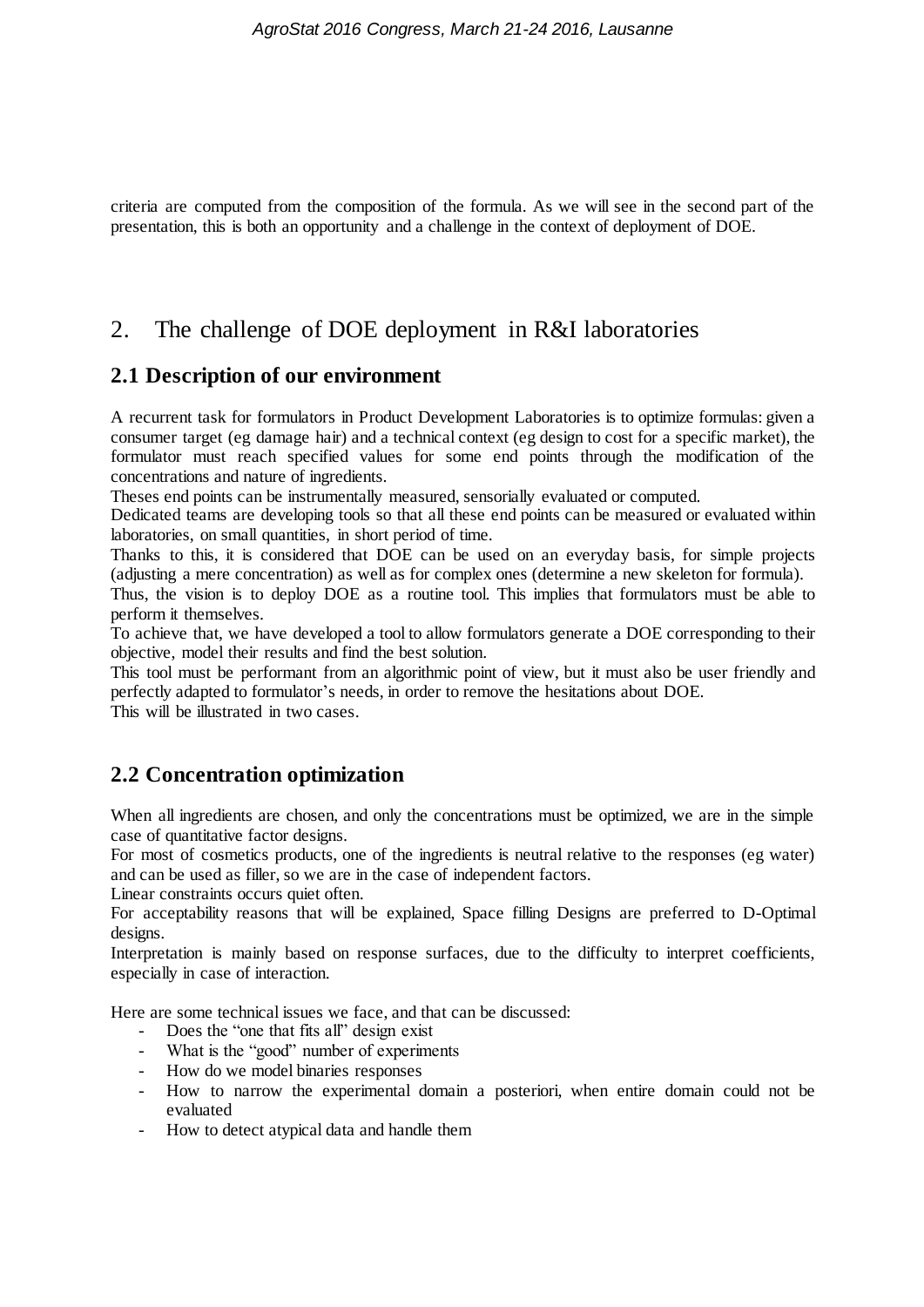#### **2.1.2 Ingredients selection**

When the exact nature of the ingredients is not yet fixed, formulators expect the DOE to help them select the most appropriate ingredients.

When it concerns only one alternative within the ingredients (eg: must select between surfactant A and surfactant B), we handle it has a qualitative factor.

But often, the objective is to select the best association between n type1 ingredients, and p type2 ingredients.

The main technical issue here is:

- How to address cases when the objectives are both select and optimize.

# 2. Sustainable Innovation

## **2.1 The Sharing Beauty With All Program**

Sharing Beauty With All is the name of the L'Oréal program of sustainable development commitments, launched at the end of 2013, with objectives to be reached by 2020. For example, 100% of products will have a demonstrable positive environmental or social benefit. This means that social and environmental criteria will be just as important in evaluating future products as their efficacy or their contribution to the company's value creation.

The Group's Research & Innovation teams have therefore developed methods making it possible to calculate criterias:

- **Biodegradability percentage** is the capacity to be degraded by microorganisms in nature, as well as its water footprint. It is the ratio between the mass of organic ingredients in the formula, which are easily biodegradable, and the total mass of organic ingredients.
- The **Waterfootprint** measures the amount of water required for a product's manufacture and use. It incorporates two key parameters reflecting the environmental quality of the raw materials used: biodegradability and aquatic ecotoxicity.
- The Percentage of renewable raw material that are "**sustainably sourced",** that is that have a traceable supply that respects environmental and social regulations throughout the supply chain.
- The Percentage of renewable raw material processed using **Green chemistry**

The SBWA commitments also cover the production, with reducing CO2 emissions at plants and distribution centers, reducing water consumption per finished product and reducing the waste.

#### **2.2 Impact on DOE implementation**

Since 2013, the formulation laboratories must take the environmental criteria into account for each product development, whether new or in replacement.

The obvious way to integrate SBWA criteria in DOE is to handle them as responses, as it was already done with the price of the formula. By comparing responses surfaces for performance and SBWA, the formulator gets an overview of what can be achieved, and at which cost.